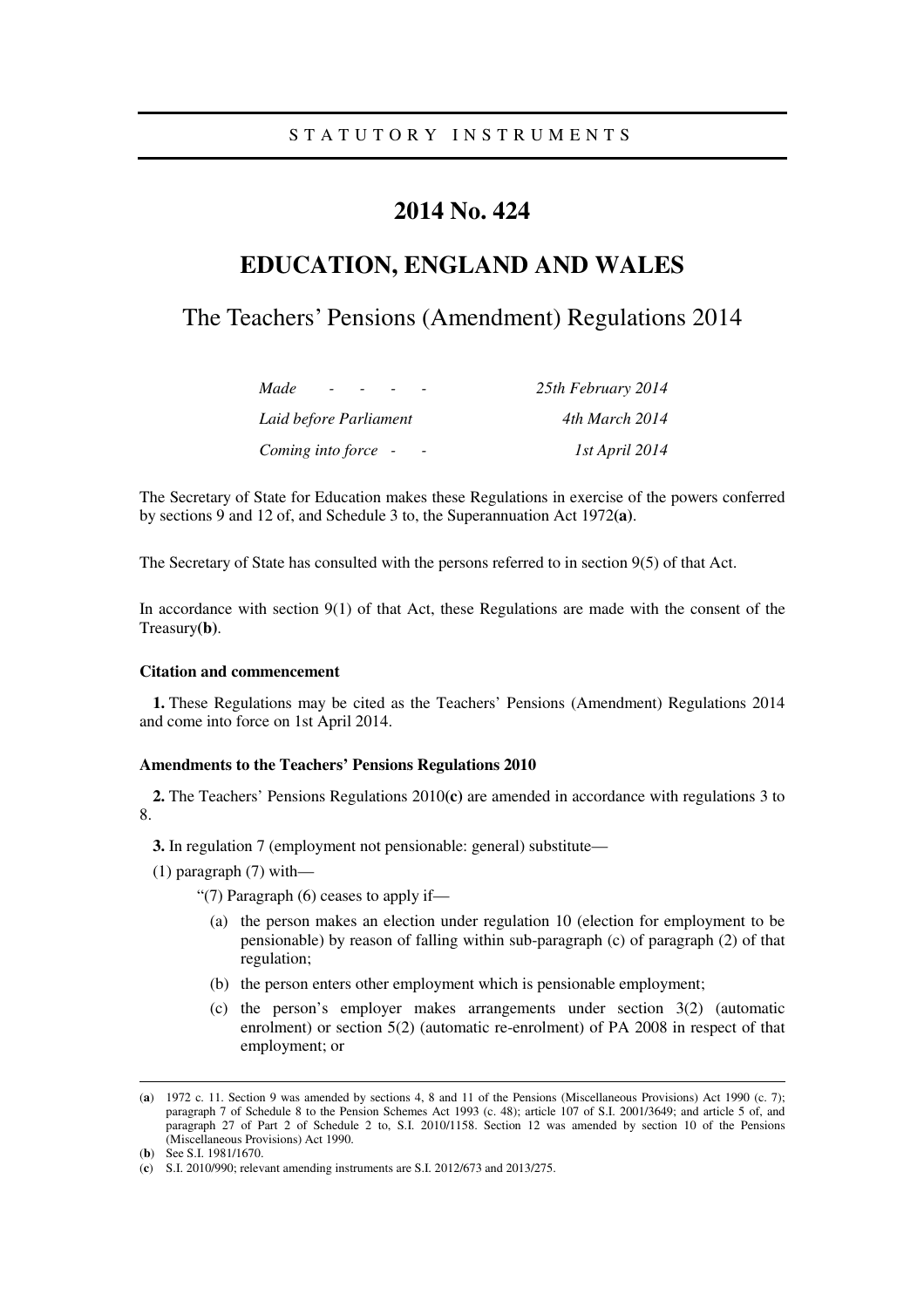- (d) the person's employer is an accepted employer and makes arrangements under a Participation Agreement in respect of that employment.".
- (2) paragraph (9) with—

"(9) Paragraph (8) ceases to apply if—

- (a) the person makes an election under regulation 10(1) (election for employment to be pensionable) by reason of falling within sub-paragraph (d) of paragraph (2) of that regulation;
- (b) the person enters pensionable employment;
- (c) the person's employer makes arrangements under section 3(2) (automatic enrolment) or section 5(2) (automatic re-enrolment) of PA 2008 in respect of that employment; or
- (d) the person's employer is an accepted employer and makes arrangements under a Participation Agreement in respect of that employment.".

**4.** In regulation 9 (election for employment not to be pensionable)—

- (a) in paragraph (4) substitute "earlier" with "earliest".
- (b) after sub-paragraph (b) of paragraph (4) insert—

"; and

(c) a subsequent fair deal transfer date in relation to service in the employment.".

**5.** After regulation 14 (accepted function providers) insert—

## **"Meaning of "accepted member"**

14A.—(1) A person (P) is an accepted member if the conditions in paragraphs (2) to (4) are met.

(2) Immediately before the fair deal transfer date P was employed—

- (a) under a contract of employment and subject to existing Fair Deal arrangements;
- (b) by a contracting scheme employer to undertake pensionable employment; or
- (c) by a contracting scheme employer to undertake employment that is not pensionable employment in accordance with paragraph (6) or paragraph (8) of regulation 7.

(3) Immediately before and on the fair deal transfer date P is employed to undertake the same transferred service.

(4) After the fair deal transfer date P is employed to undertake transferred services.

(5) P ceases to be an accepted member from the date that P ceases to satisfy paragraph (1).

#### **Meaning of "contracting scheme employer"**

**14B.** A contracting scheme employer is—

- (a) an employer mentioned in sub-paragraph (c) of paragraph 1 of Schedule 2 (governing body of a school maintained by a local authority);
- (b) an employer mentioned in paragraph 2 of Schedule 2 (Academy); or
- (c) an employer mentioned in paragraph 5 of Schedule 2 (special school not maintained by a local authority).

#### **Meaning of "fair deal transfer date"**

14C. "Fair deal transfer date" means the date on which transferred services are transferred between a contracting scheme employer and an accepted employer.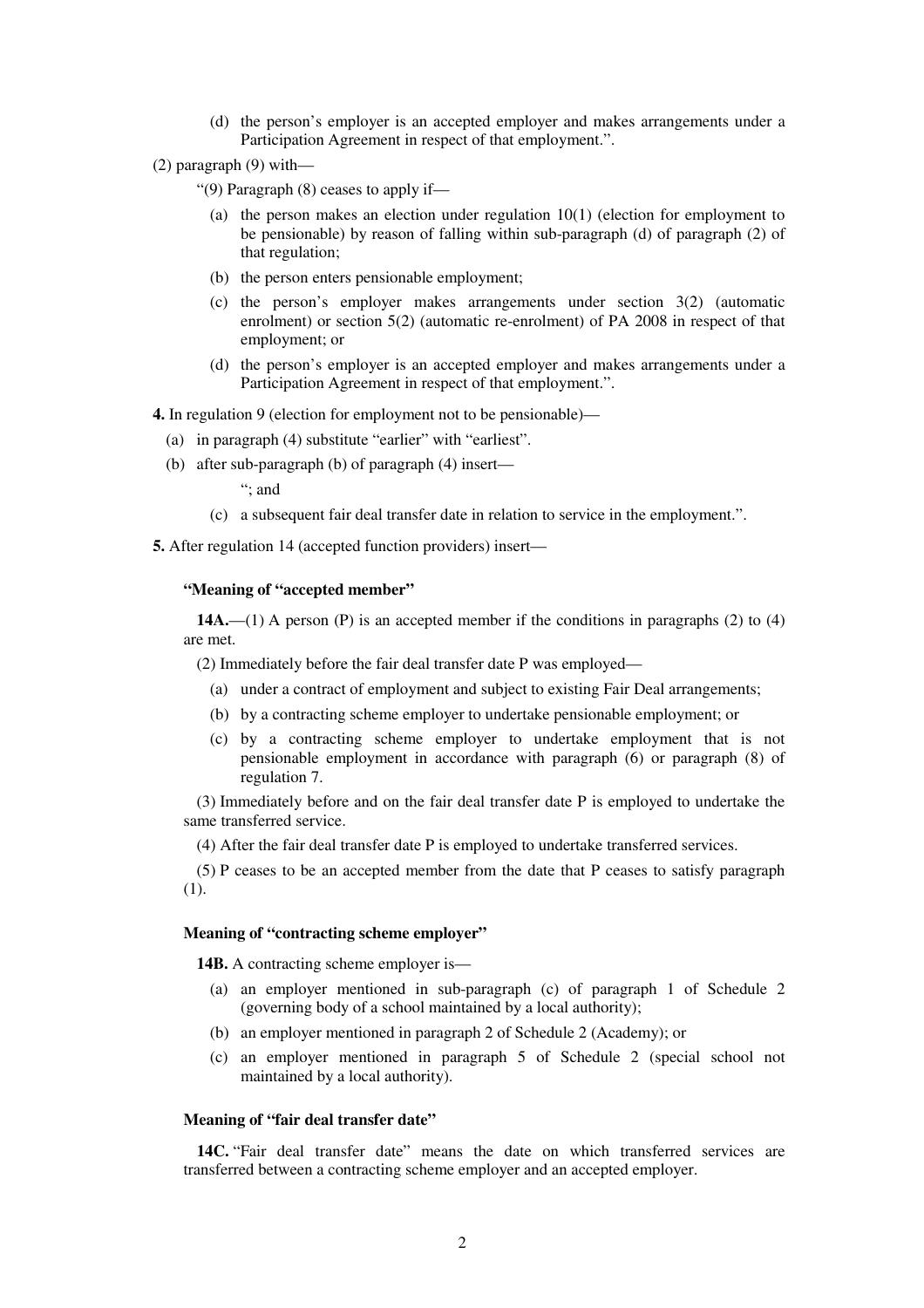#### **Meaning of "transferred services"**

**14D.** "Transferred services" means services specified in the description of employment in the Participation Agreement.

## **Meaning of "Participation Agreement"**

**14E.** "Participation Agreement" means a contractual agreement, relating to participation in the Scheme in accordance with the Fair Deal arrangements, between the Secretary of State, a contracting scheme employer and an accepted employer.

### **Meaning of "accepted employer"**

**14F.** An accepted employer in respect of transferred services is an employer other than an employer mentioned in section 1 of the Local Government Act 1999(**a**) who—

- (a) is a party to a contract for services with a contracting scheme employer under which at least one employee, on and after the fair deal transfer date, is an accepted member;
- (b) is a party to a Participation Agreement; and
- (c) no written notice of cessation as an accepted employer under regulation 14H(1) has effect in relation to that employer.

## **Obligations of accepted employer**

**14G.**—(1) An accepted employer—

- (a) must provide the Secretary of State with a guarantee if requested by the Secretary of State;
- (b) must give written notice to the Secretary of State immediately if any of the events in sub-paragraphs (c) to (g) of regulation 14H(2) occurs.

(2) In this regulation and regulation 14H "guarantee" means a bond, guarantee or indemnity in a form and amount, and provided by a person, approved by the Secretary of State in respect of sums due, under these Regulations and TSAVCR 1994, from the accepted employer.

## **Termination and resumption of accepted employer status**

**14H.**—(1) An employer (E) ceases to be an accepted employer on the date specified in a written notice given by the Secretary of State under this paragraph.

(2) A notice under paragraph (1) may be given when—

- (a) E fails to comply with any provision of these Regulations or TSAVCR 1994;
- (b) the Secretary of State considers that a guarantee provided under sub-paragraph (a) of regulation 14G is insufficient because—
	- (i) the guarantee lapses; or
	- (ii) there is a change in circumstances;
- (c) a proposal for a voluntary arrangement has been made or approved in relation to E under Part 1 of IA 1986;
- (d) an administration application has been made, a notice of intention to appoint an administrator has been filed with the court, or an administrator has been appointed for E under Schedule B1 to IA 1986;

<u>.</u>

<sup>(</sup>**a**) 1999 c.27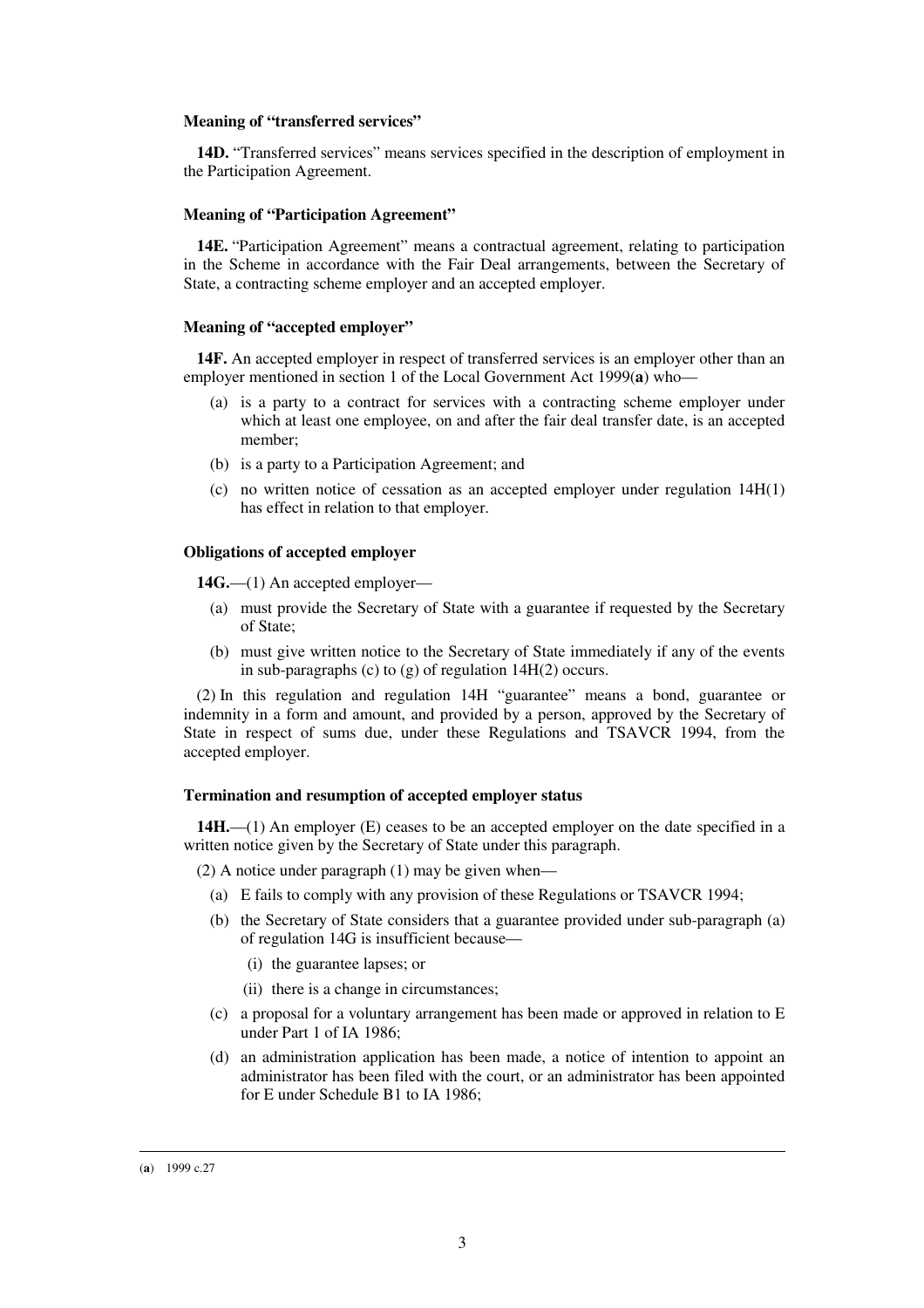- (e) a receiver, manager or administrative receiver has been appointed for E under Part 3 of IA 1986;
- (f) a winding-up petition has been presented, a winding-up order has been made, or a resolution for voluntary winding-up has been passed in relation to E under Part 4 or 5 of IA 1986; or
- (g) notice has been received that E may be struck off the register of companies or an application to strike E off has been made under Part 31 of CA 2006.

(3) The Secretary of State may by further written notice to E determine that E resumes accepted employer status with effect from a future date stated in the notice.".

**6.** Schedule 1 is amended in accordance with the table immediately following this paragraph on the following basis—

- (a) below the term in the "Expression" column insert the term in column A, and
- (b) below the meaning in the "Meaning" column insert the words in column B.

| Expression        | A                                                     | Meaning                                                                                                             | B                                                                                                                                                                                                                                                                                                                                                     |
|-------------------|-------------------------------------------------------|---------------------------------------------------------------------------------------------------------------------|-------------------------------------------------------------------------------------------------------------------------------------------------------------------------------------------------------------------------------------------------------------------------------------------------------------------------------------------------------|
| Academy           | accepted employer                                     | construe in<br>accordance with<br>section 579 of EA<br>1996.                                                        | see regulation 14F.                                                                                                                                                                                                                                                                                                                                   |
| <b>COBISEC</b>    | contracting scheme<br>employer                        | the Council of British<br><b>Independent Schools</b><br>in the European<br>Communities.                             | see regulation 14B.                                                                                                                                                                                                                                                                                                                                   |
| excluded employer | existing Fair Deal<br>arrangements                    | see regulation $7(12)$<br>(employment not<br>pensionable: general)                                                  | the arrangements as<br>provided in the<br>documents by HM<br>Treasury "Staff<br>Transfers from<br><b>Central Government:</b><br>A Fair Deal for Staff<br>Pensions" in June<br>1999 and the further<br>guidance note "Fair<br>Deal for Staff<br>Pensions:<br>Procurement of Bulk<br><b>Transfer Agreements</b><br>and Related Issues" in<br>June 2004. |
|                   | <b>Fair Deal</b><br>arrangements                      |                                                                                                                     | the arrangements as<br>provided in the<br>document by HM<br>Treasury "Staff<br>Transfers from<br><b>Central Government:</b><br>A Fair Deal for Staff<br>Pensions" in October<br>2013.                                                                                                                                                                 |
| part-time         | fair deal transfer date<br>Participation<br>Agreement | employment is "part-<br>time" if the contract<br>requires the employee<br>to work for less than<br>the whole of the | see regulation 14C.<br>see regulation 14E.                                                                                                                                                                                                                                                                                                            |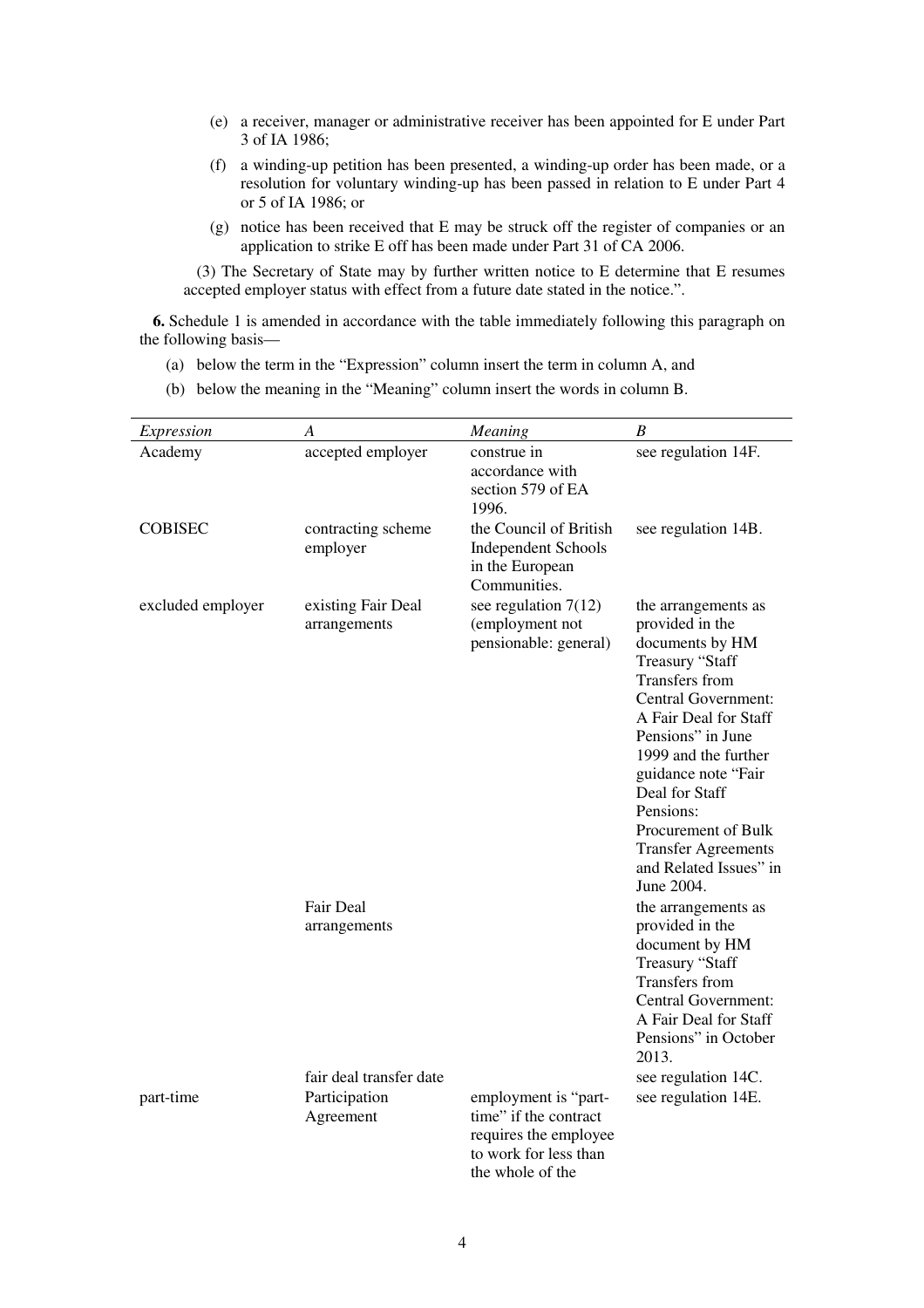| transfer day | transferred services | working week.<br>(in relation to a<br>pension sharing order)<br>the day on which the<br>pension sharing order | see regulation 14D. |
|--------------|----------------------|---------------------------------------------------------------------------------------------------------------|---------------------|
|              |                      | takes effect.                                                                                                 |                     |

**7.** After paragraph 14, of Part 1 of Schedule 2, insert—

"**14A.** An accepted member employed by an accepted employer.".

**8.** In paragraph 2 of Schedule 3 (employees' and employers' contributions), for the table in subparagraph (2), substitute—

| "Table                      |             |
|-----------------------------|-------------|
| Annual contributable salary | Rate        |
| Up to $£14,999$             | $6.4\%$     |
| £15,000 to £25,999          | $7.2\%$     |
| £26,000 to £31,999          | 8.3%        |
| £32,000 to £39,999          | $9.5\%$     |
| £40,000 to £44,999          | $9.9\%$     |
| £45,000 to £74,999          | $11.0\%$    |
| £75,000 to £99,999          | 11.6%       |
| £100,000 and above          | $12.4\%$ ". |

|                    | David Laws               |
|--------------------|--------------------------|
|                    | Minister of State        |
| 25th February 2014 | Department for Education |
|                    |                          |

We consent

*Sam Gyimah David Evennett*  25th February 2014 Two of the Lords Commissioners of Her Majesty's Treasury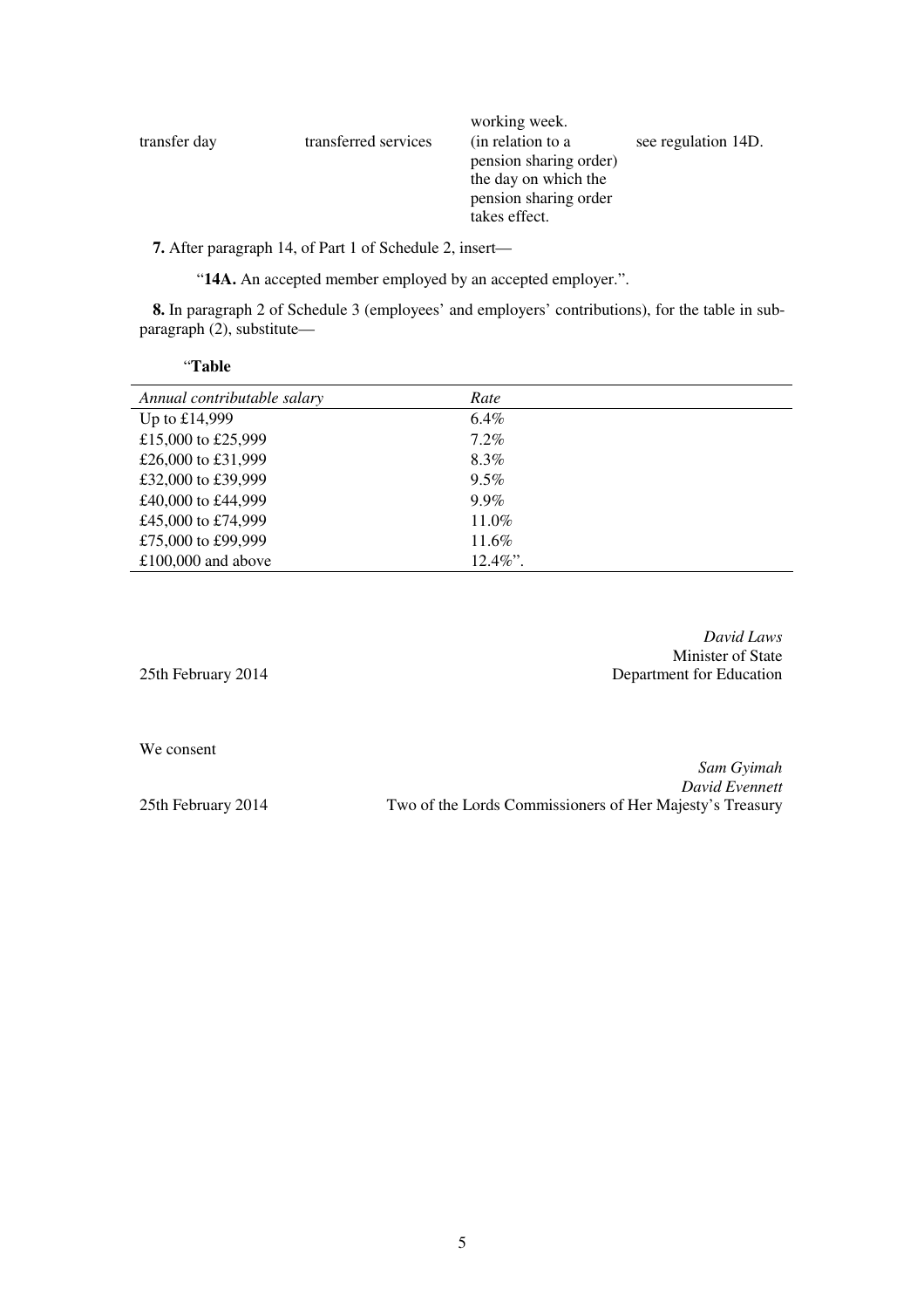## **EXPLANATORY NOTE**

## *(This note is not part of the Regulations)*

These Regulations, which come into force on 1st April 2014, amend the Teachers' Pensions Regulations 2010.

*Regulations 3 to 7* give effect to the new Fair Deal, found in "Fair Deal for staff pensions: staff transfer from central government" issued by HMT in October 2013 (https://www.gov.uk/government/uploads/system/uploads/attachment\_data/file/246933/PU1571\_F air Deal for staf pensions.pdf). The regulations extend access to the teachers' pension scheme for teachers, on the same terms as other members, who have moved from the public sector to an independent contractor by way of a compulsory transfer.

*Regulations 3 and 4* provide that staff eligible to be in pensionable employment, but who are not in pensionable employment, will be treated as being in pensionable employment on the fair deal transfer date.

*Regulations 5 and 6* define the concepts of "accepted member", "existing Fair Deal arrangement" (https://www.gov.uk/government/uploads/system/uploads/attachment\_data/file/81339/staff\_transf ers\_145.pdf), "contracting scheme employer", "fair deal transfer date", "transferred services", "accepted employer" and "Participation Agreement". The obligations of an accepted employer and the circumstances that may result in a change in accepted employer status are also provided for.

*Regulation 7* extends pensionable employment to those teachers who have been transferred to the private sector.

*Regulation 8* provides new percentage rates for employees' ordinary contributions which are to be calculated monthly, by reference to the full-time equivalent annual rate of each employee's contributable salary for that month.

An impact assessment has not been produced for this instrument as it has no impact on businesses or civil society organisations. The instrument has a minimal impact on the public sector.

<sup>©</sup> Crown copyright 2014

Printed and published in the UK by The Stationery Office Limited under the authority and superintendence of Carol Tullo, Controller of Her Majesty's Stationery Office and Queen's Printer of Acts of Parliament.